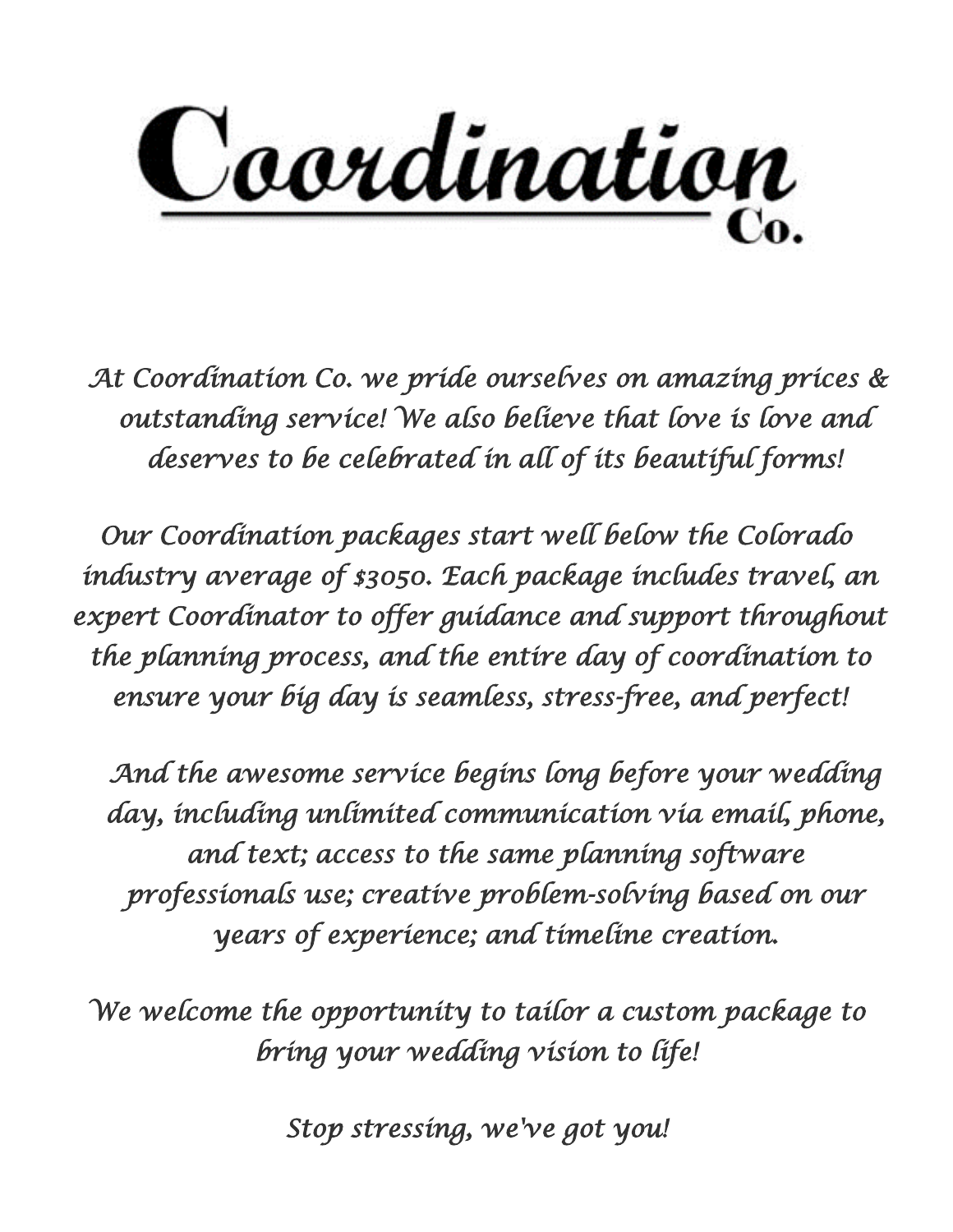<u>Coordination</u>

### All Packages include:

- *Unlimited Communication: You have complete phone, text, & email access to your coordinator throughout the planning process.*
- *Access to Professional Planning Software: Everything you need to stay organized & confident while we plan your wedding together.*
- *Timeline Creation, Finalization, and Communication: After we finalize your custom Timeline together, your coordinator will communicate it to all of the vendors involved in your big day.*
- *Create a Weather Contingency Plan: We work with your venue and vendors to create a Plan B in the event weather prohibits an outside ceremony, cocktail hour, or reception.*
- *Ceremony & Reception Décor Setup: We help your vendors bring your wedding vision to life by supervising setup and executing décor setup according to the Setup/Tear Down Guide.*
- *Ceremony & Reception Coordination: We cue the wedding party's walk down the aisle, the newlyweds' Grand Entrance, toasts, traditional dances, bouquet/garter toss, and send-off.*
- *Full Access to Coordination Co.'s Oh Shit Kit: Because what do you say when something goes wrong? Don't worry...we've got you covered with everything we've ever needed to fix any problem!*
- *Collection of Wedding Items & Décor: At the end of your big day, you don't want to clean up! So we gather your personal décor items and cards/gifts, and deliver them to a pre-appointed location or vehicle.*
- *Ensure Venue is in Proper Condition: We make sure rentals are in the assigned place for the scheduled pickup and the venue is restored to its original condition.*
- *Conflict Resolution: We serve as a liaison between our couple, vendors, wedding party, & guests to ensure a smooth and stress-free day.*
- *All Day Service: We arrive as soon as we are allowed to begin setup and we don't leave until everything is broken down and back in its proper place.*
- *Travel and Accommodations Included: Our package prices include all travel and accommodations, so there are no surprise charges down the road!*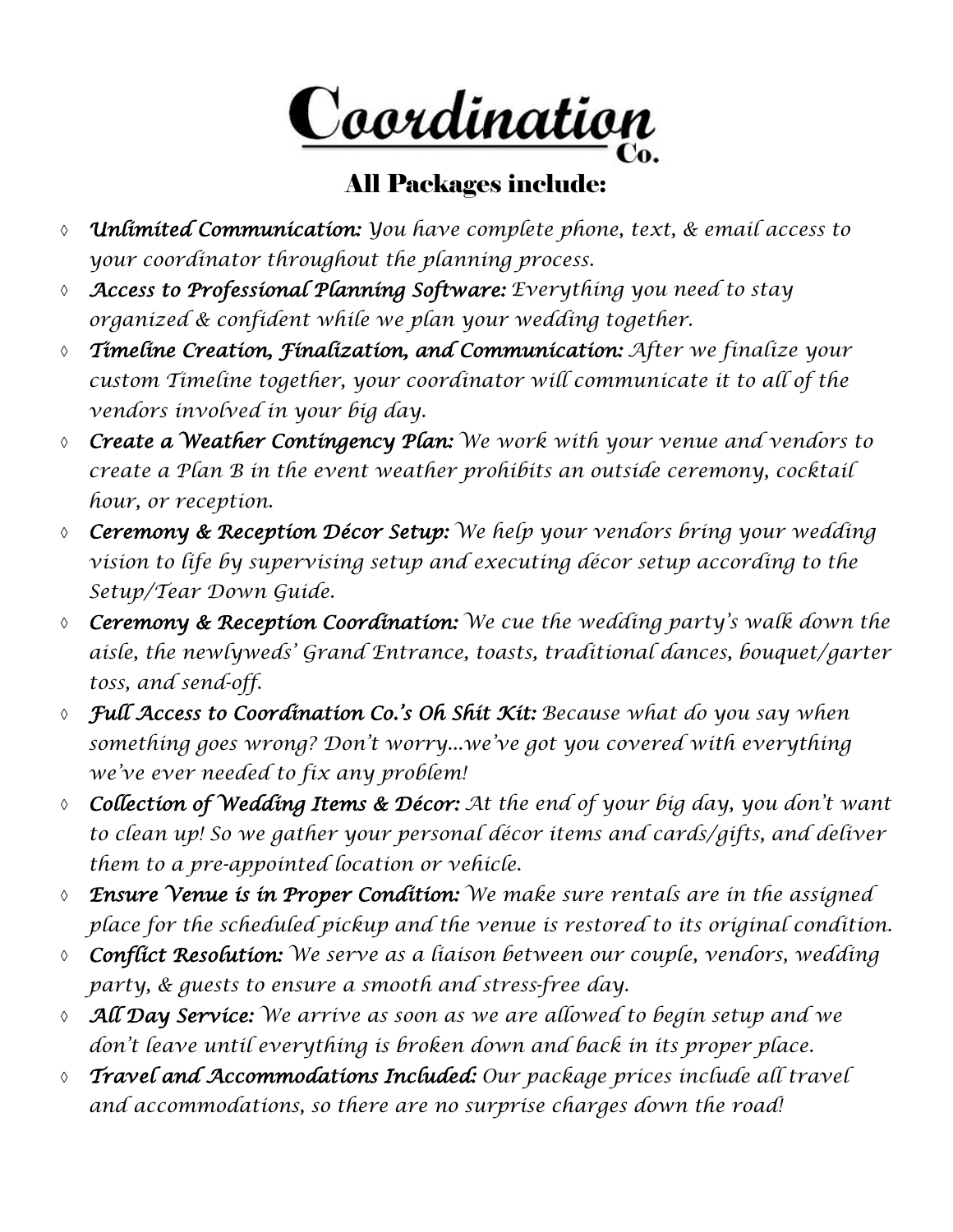<u>Coordination</u>

## Upgrade to a Medium Package to enjoy all of the benefits of the Mini Package, PLUS:

- *Up to 4 hours for 30-day venue walkthrough OR rehearsal the day before your wedding.*
- *Qualified referrals to outstanding vendors based on your wedding location, needs, & budget.*
- *Reception space layout and floor plan creation and tablescape design.*
- *Delivery of final payments and gratuities on the day-of.*
- *As a partner of some great companies, we have discount codes to share with you!*
	- *10% off your order from Knotty Tie for custom ties and accessories*
	- *20% off suit or tux rental for the groom and groomsmen at Generation Tux*

# Upgrade to a Mega Package to enjoy all of the benefits already mentioned, PLUS:

- *Up to 4 hours for 30-day venue walkthrough.*
- *Up to 4 hours for rehearsal the day before your wedding.*
- *Review of contracts with existing and potential vendors.*
- *Vendor meeting prep, including questions to ask each type of vendor so you get all of the info you need to make an informed decision.*
- *Assistance with wedding website creation and maintenance.*
- *Guidance on wedding etiquette, including how to address invitations, guest list management, table settings, etc.*
- *Photos featured in our online gallery.*
- *Assistance with welcome bags and guest favors.*
- *Additional 25% off discount with our partner, Minted.com for save-the-dates, invitations, programs, place cards, menu cards, etc.*
- *Access to our inventory of rental items*
- *\*\*\*Includes an Assistant Coordinator\*\*\**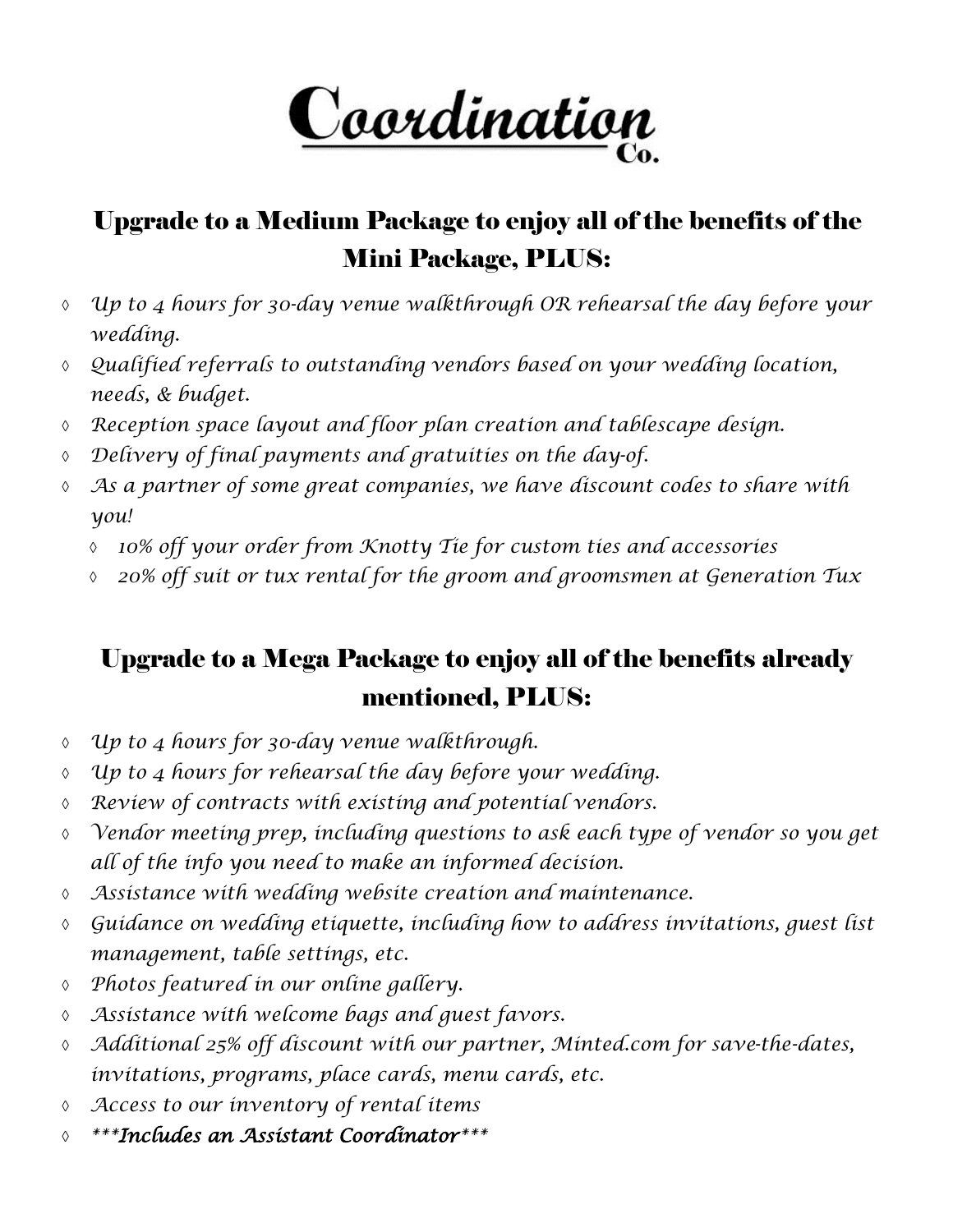

*At Coordination Co., you get to choose the level of support and guidance you want from your dedicated Head Coordinator, and our packages include services usually found at much higher prices.*

| <b>Services</b>                                           | Mini | Medium | Mega |
|-----------------------------------------------------------|------|--------|------|
| Unlimited communication                                   | Χ    | X      | X    |
| Professional planning software                            | Χ    | X      | Χ    |
| <b>Timeline creation</b>                                  | Χ    | X      | Χ    |
| Ceremony setup                                            | Χ    | X      | X    |
| Reception setup                                           | X    | X      | X    |
| <b>Execution of the event</b>                             | X    | X      | X    |
| Access to our Oh Shit Kit (emergency wedding kit)         | X    | X      | X    |
| <b>Conflict resolution</b>                                | X    | X      | X    |
| Collect wedding items/deliver to pre-appointed location   | X    | X      | X    |
| Ensure venue is in proper condition                       | X    | X      | X    |
| 10 hours of service day-of                                | X    | X      | X    |
| Cue ceremony and reception timeline points                | X    | Χ      | X    |
| Create weather contingency plan as needed                 | X    | X      | X    |
| Oversee deliveries/pick-ups on the day-of                 | X    | Χ      | Χ    |
| 4 hours for 30-day venue walkthrough OR rehearsal the day |      |        |      |
| before                                                    |      | X      | Χ    |
| Design room layout/floor plan                             |      | X      | Χ    |
| <b>Qualified vendor referrals</b>                         |      | X      | Χ    |
| Delivery of final payments/gratuities                     |      | X      | X    |
| 20% discount at Generation Tux (suit and tux rental)      |      | X      | X    |
| 10% discount at Knotty Tie (custom ties and accessories)  |      | X      | X    |
| 20% discount on photo/video/DJ with our preferred partner |      | X      | X    |
| 25% off coupon code for Minted.com                        |      |        | X    |
| 4 hours for 30-day venue walkthrough                      |      |        | Χ    |
| 4 hours for rehearsal the day before the wedding          |      |        | X    |
| Contract review                                           |      |        | Χ    |
| Vendor meeting prep                                       |      |        | Χ    |
| Feature photos in online gallery                          |      |        | Χ    |
| Assistance with welcome bags and guest favors             |      |        | X    |
| Includes an assistant coordinator                         |      |        | X    |
| Assistance with wedding etiquette                         |      |        | X    |
| Assistance with wedding website creation/updates          |      |        | Χ    |
| Access to our rental inventory                            |      |        | Χ    |